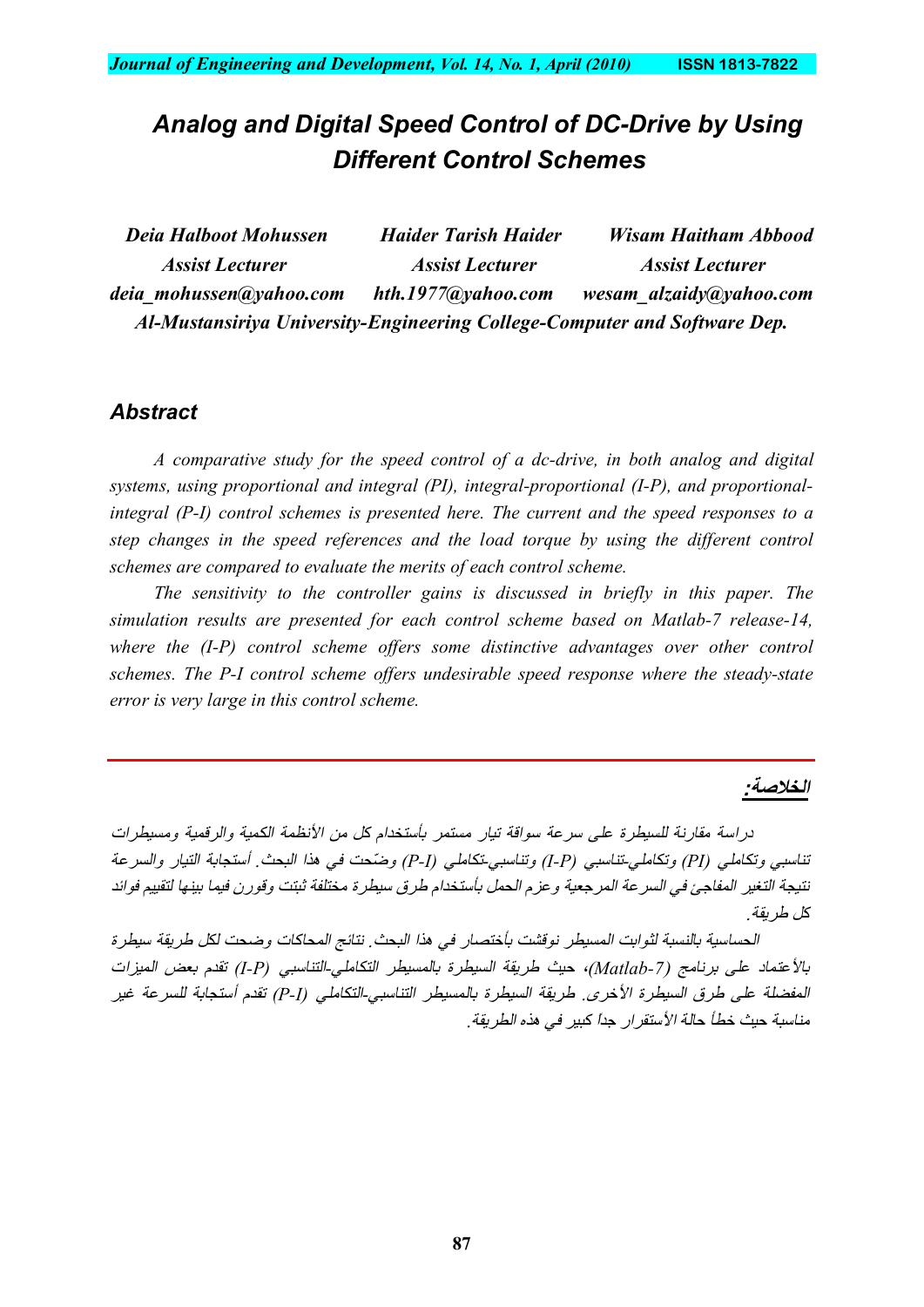### **1. Introduction**

Variable speed drives have become wide spread in the home appliance and industrial fields. The closed loop, variable-speed dc drives are widely used because of the ease of control and versatility of the dc separately excited motor. These systems have been studied widely [1]. In many cases, absolute precision in movement is not an issue, but precise speed control is, for example, a dc motor in a cassette player is expected to run at a constant speed. It does not have to run for precise increments which are fractions of a turn and stop exactly at a certain point.

The functional and performance improvements are expected in plants which utilizes a speed regulator for motor drive. Because of this, control performance is required which realizes high accuracy and high-speed response over a wide speed range for a speed regulator for motor drive [2]. Therefore, a system has been tested which utilizes one times the digital control and to compare the responses of system using other times the analog control.

The digital control system uses the microprocessor, as the brain of a system, can digitally control the angular velocity of the motor, by monitoring the feedback lines and driving the output lines. In addition it can perform other tasks which may be needed in the application [3].

In many cases, the appliance driven by the motor includes some kind of user interface: buttons, counters, LED displays. If the analog approach is used, more circuitry will be needed to interface them with the motor drive [4], more cost, higher power consumption, and reduced reliability of the system. Most modifications of the digital control system can be achieved by simple software modifications, therefore the digital control techniques much faster than analog control techniques.

Two control loop design for speed-control of dc drive; the first open-loop and the second closed-loop. Open-loop control is sending a signal to the motor, but not sensing the operation of the motor, hence, the control system can not verify the exact operation of the motor (i.e. make it moves at a certain speed or to certain location). A closed-loop control system senses the rotation of the motor shaft, and/or the voltage and current delivered to the motor. This type of control-loop (closed-loop) make the dc-motor rotate at the required speed, and makes the system response relatively insensitive to external disturbances and internal variations in system parameters. In this paper the second control-loop design is used.

The controller designs are fundamental and important problems in the speed control of dc-drives. The controller design is usually accomplished by using a linear model of the system and classical control theory. Despite huge advances in the field of control systems engineering, PID still remains the most common control algorithm in industrial use today. It is widely used because of its versatility, high reliability, and ease of operation [5, 6]. The speed controls of dc-drive systems usually use proportional-plus-integral (PI) controllers. In this paper proportional-plus-integral (PI), integral-proportional control (I-P), and proportionalintegral (P-I) control schemes have been analyzed, using both analog and digital control techniques. Such a comparative study of these different control schemes, provides a viewpoint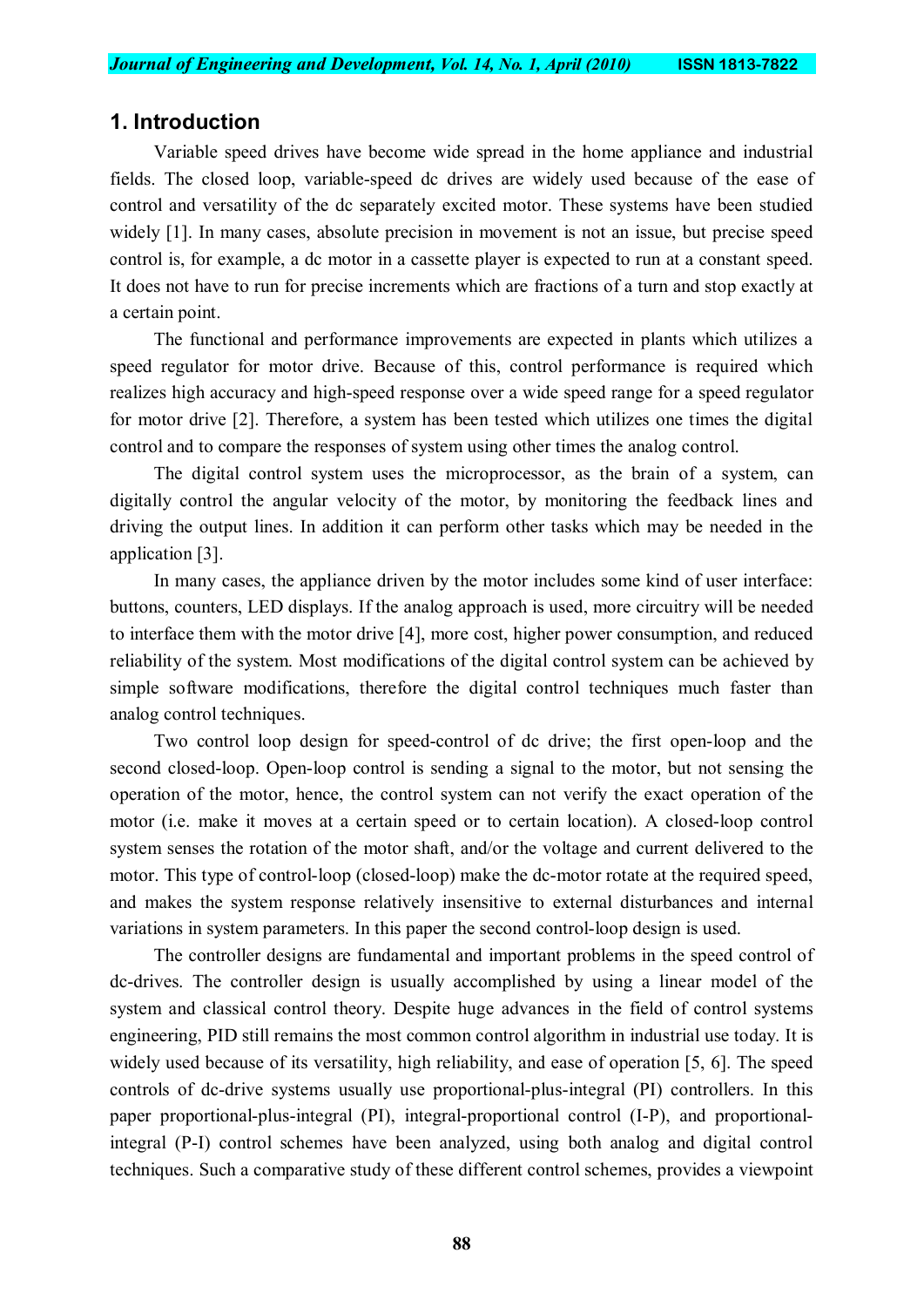into the working of each of those control schemes, also show the various advantages and disadvantages of analog and digital controls. The current and speed responses to a step change in speed reference for the different control schemes in both analog and digital control system are discussed in section 3 and 4 respectively. The speed response to a step change in load torque is presented in section 5. In section 6, the sensitivity of speed response to the controller gains is studied.

## **2. Traditional Closed-Loop Control System**

In this paper, the dc-drive is operated as closed-loop system with an outer speed control loop and an inner current control loop. The internal current loop allows better safety where maximum current value is concerned. Further advantages of inner current control loop is giving fast response and overcoming the adverse effects of supply disturbances [7]. Current overshoots preventing will be useful where frequent stops and starts are necessary in an application. On the other hand it increases the system order, leading to extra effort in practical implementation [8].

 The separately excited dc-motor is used in this work because the speed control of this type of dc-motor is relatively easy. From the functional block diagram of separately excited dc-motor that shows in Fig. 1, the change in speed  $W(s)$  due to disturbances in applied voltage  $E_a(s)$  and load torque  $T_b(s)$  can be expressed in the following expression [9].

$$
W(s) = \frac{k_a \phi}{(k_a \phi)^2 + R_a B(1 + s \tau_a)(1 + s \tau_m)} E_a(s) + \frac{R_a (1 + s \tau_a)}{(k_a \phi)^2 + R_a B(1 + s \tau_a)(1 + s \tau_m)} T_L(s)
$$
(1)

If we neglect the load torque term, from equation (1)

$$
\frac{W(s)}{E_a(s)} = \frac{k_a \phi}{(k_a \phi)^2 + R_a B(1 + s \tau_a)(1 + s \tau_m)}
$$
(2)

If  $\tau_a \langle \tau_m \rangle$  (which is almost always the case), then  $\tau_a$  can be neglected, and the expression simplifies to

$$
\frac{W(s)}{E_a(s)} = \frac{k_a \phi}{\left(k_a \phi\right)^2 + R_a B + s R_a B \tau_m} = \frac{k_d}{1 + s \tau_d}
$$
\n(2a)

Where

$$
\tau_d = \frac{R_a B}{\left(k_a \phi\right)^2 + R_a B} \tau_m \tag{2b}
$$

$$
k_d = \frac{k_a \phi}{\left(k_a \phi\right)^2 + R_a B} \tag{2c}
$$

 $\tau$ <sub>*d</sub>*  $\langle \tau_m$ </sub>

From Fig. 1b

$$
\frac{W(s)}{I_a(s)} = \frac{k_a \phi}{1 + s \tau_m} = \frac{k_f}{1 + s \tau_m}
$$
\n(3)

Therefore, from equations (2a) and (3)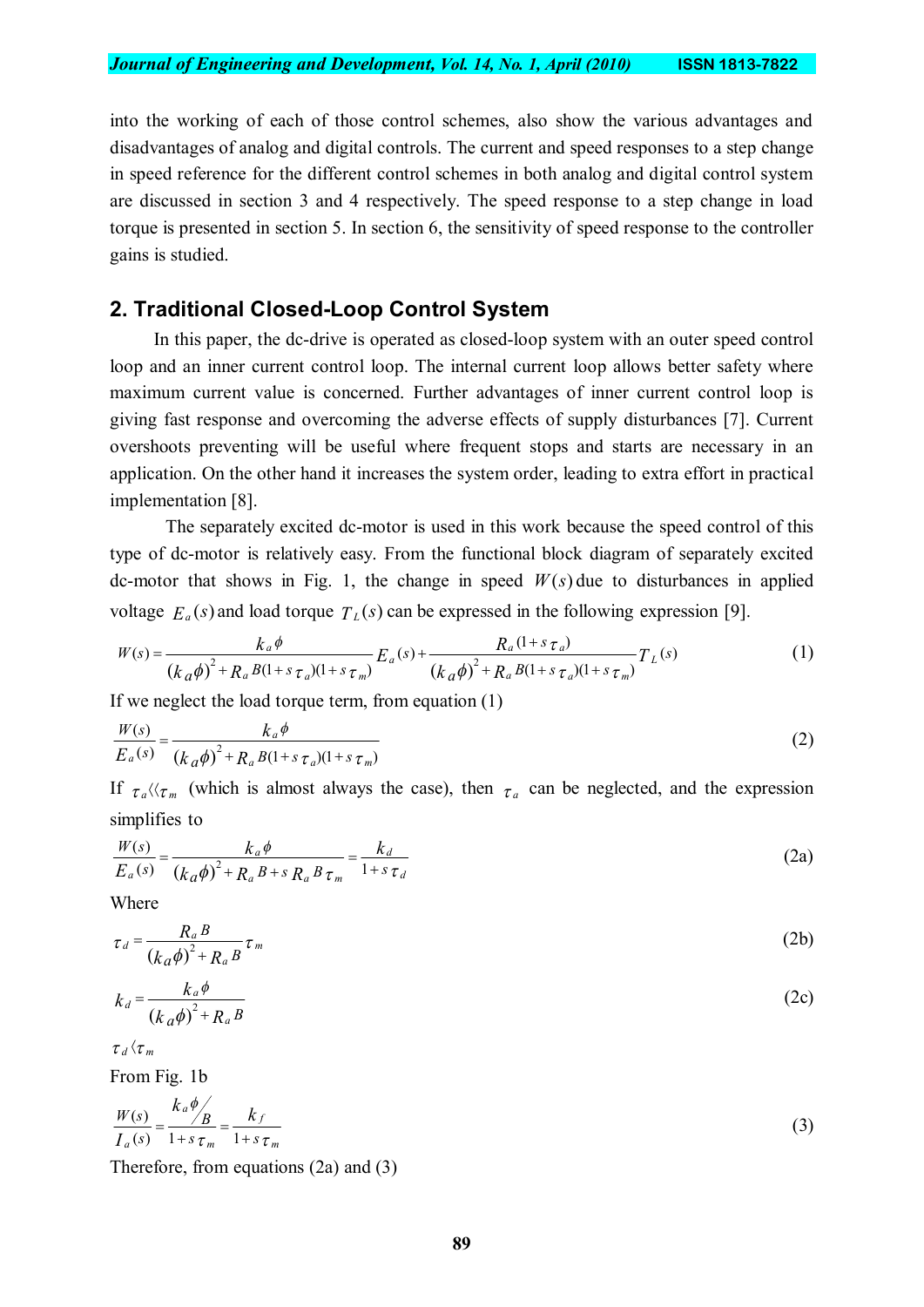$$
\frac{I_a(s)}{E_a(s)} = \frac{W(s)}{E_a(s)} \times \frac{I_a(s)}{W(s)}
$$

$$
= \frac{k_d B(1+s\tau_m)}{k_a \phi(1+s\tau_d)} = \frac{k_m (1+s\tau_m)}{(1+s\tau_d)}
$$
(4)

Thus the motor can be represented, for the purpose of analyzing it for armature voltage control, as two blocks as shown in Fig. 1b. The gain constants  $k_m$ ,  $k_f$  and  $k_d$  shown in Fig. 1b are as follows.

$$
k_m = \frac{B}{\left(k_a \phi\right)^2 + R_a B} \tag{4a}
$$

$$
k_f = \frac{k_a \phi}{B} \tag{4b}
$$





*Fig. 1: (a) Functional block diagram of separately excited dc motor (b) Simplified functional block diagram*

### **3. Current Response**

#### **3.1 Analog Control Technique**

It is interesting to note that more than half of the industrial controllers in use today utilize PID or modified PID-control schemes [10]. The usefulness of PID-controller lies in their general applicability to most control systems.

Fig. 2 shows a block diagram of a dc-drive with a PI-speed control. The reference current of the motor is;

$$
E_I(s) = \varepsilon_w(s)(K_{Pw} + \frac{K_{Iw}}{s})
$$
\n<sup>(5)</sup>

Since;

$$
\varepsilon_w(s) = W_r(s) - W(s) \tag{6}
$$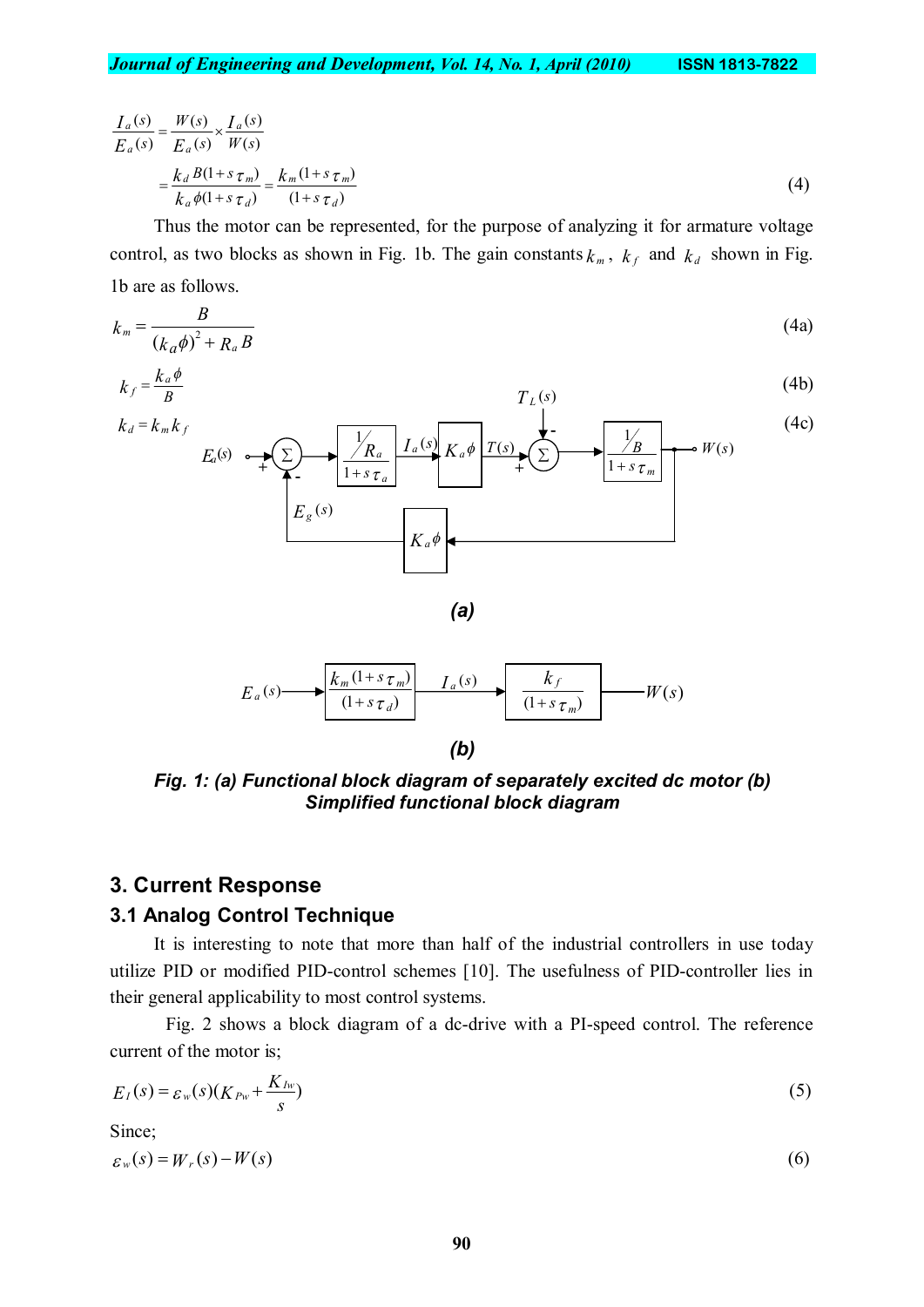By substituting eq  $(6)$  in eq  $(5)$ :

$$
E_I(s) = W_r(s)(K_{Pw} + \frac{K_{Iw}}{s}) - W(s)(K_{Pw} + \frac{K_{Iw}}{s})
$$
\n(7)

Its clear from eq (7) at the starting state or when a step change in the reference speed, the output of the PI-controller,  $E_I(s)$ , shows an abrupt change and its clamped at the maximum allowable current value (3A). Therefore when the reference current jumps abruptly, the armature motor current also shows a sudden change as shown in Fig.3, where the later shows the simulation starting current response with an analog PI-control technique.



*Fig. 2: Block diagram of the dc-drive with a PI-controller*



*Fig. 3: Simulation starting current response for analog PI-control scheme*

The block diagram of a dc-drive with an I-P control scheme is shown in Fig.4. In this scheme, an integral part of controller acts on the speed error  $\varepsilon_w(s)$ , while the proportional part of controller acts on the motor speed (feedback). The reference current can be computed from Fig. 4 as following:

$$
E_I(s) = \varepsilon_w(s) \frac{K_{Iw}}{s} - W(s) K_{Pw}
$$
\n(8)

by substituting eq  $(6)$  in eq  $(8)$ :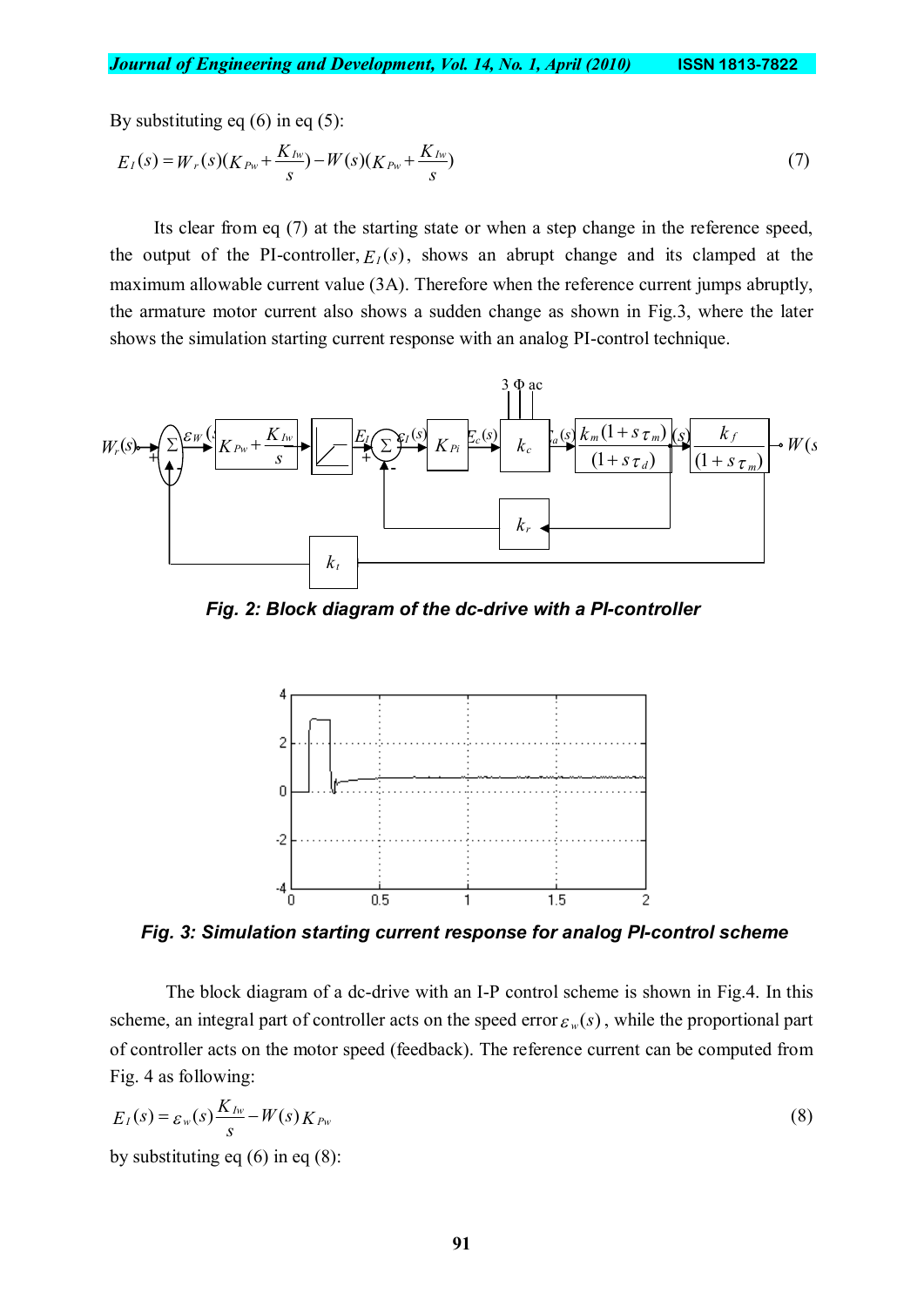$$
E_I(s) = W_r(s) \frac{K_{Iw}}{s} - W(s)(K_{Pw} + \frac{K_{Iw}}{s})
$$
\n(9)

From eq (9) the outputs of the integral and proportional parts don't change suddenly and the current reference  $F_{I}(s)$  will not show an abrupt change. Consequently, even with large step changes in the reference speed, the armature current will never overshoot as it does in PIcontrol scheme. Fig. 5 shows the simulation starting current response of dc-drive with I-P control scheme.



*Fig. 4: Block diagram of the dc-drive with a I-P controller*



*Fig. 5: Simulation starting current response for analog I-P control scheme*

The block diagram of a P-I control scheme is shown in Fig. 6. In this scheme, a proportional part controller acts on the speed error, while the integral part acts on the feedback speed. The reference current in this scheme is;

$$
E_I(s) = W_r(s) K_{Pw} - W(s) (K_{Pw} + \frac{K_{Iw}}{s})
$$
\n(10)

Eq (10) different slightly from eq (7), therefore the starting current response of P-I control scheme expected similar to the response of PI-control scheme. Fig. 7 shows the similarity in the transient response only, but in the steady-state response is different. Fig. 8 shows the modified current response of a P-I control scheme with modified values of speed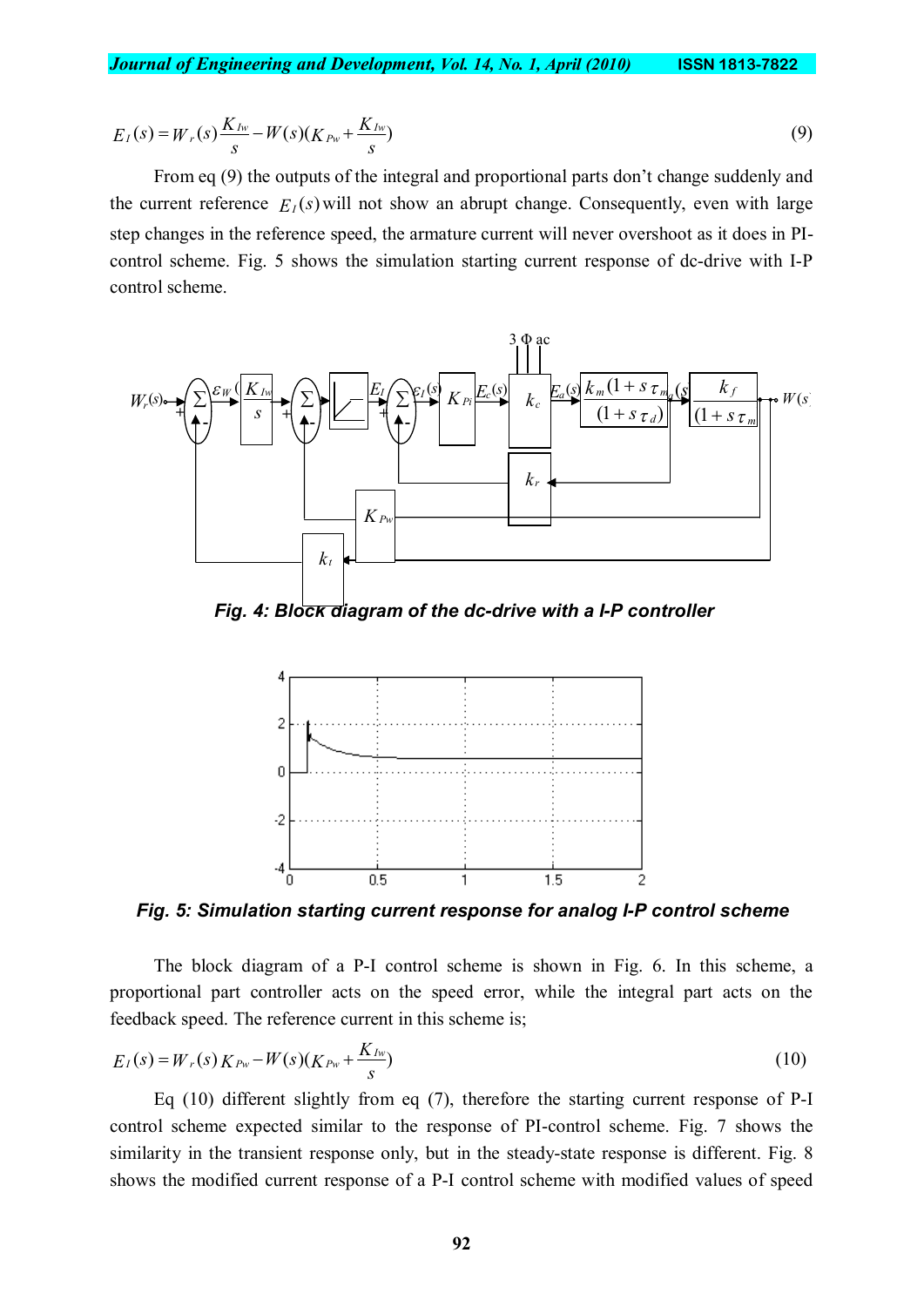controller constants. The response of Fig. 8 similar to the response of Fig. 3 in both transient and steady states responses.



*Fig. 6: Block diagram of dc-drive with a P-I controller*



*Fig. 7: Simulation starting current response for analog P-I control scheme*



*Fig. 8: Modified simulation starting current response for analog P-I control scheme*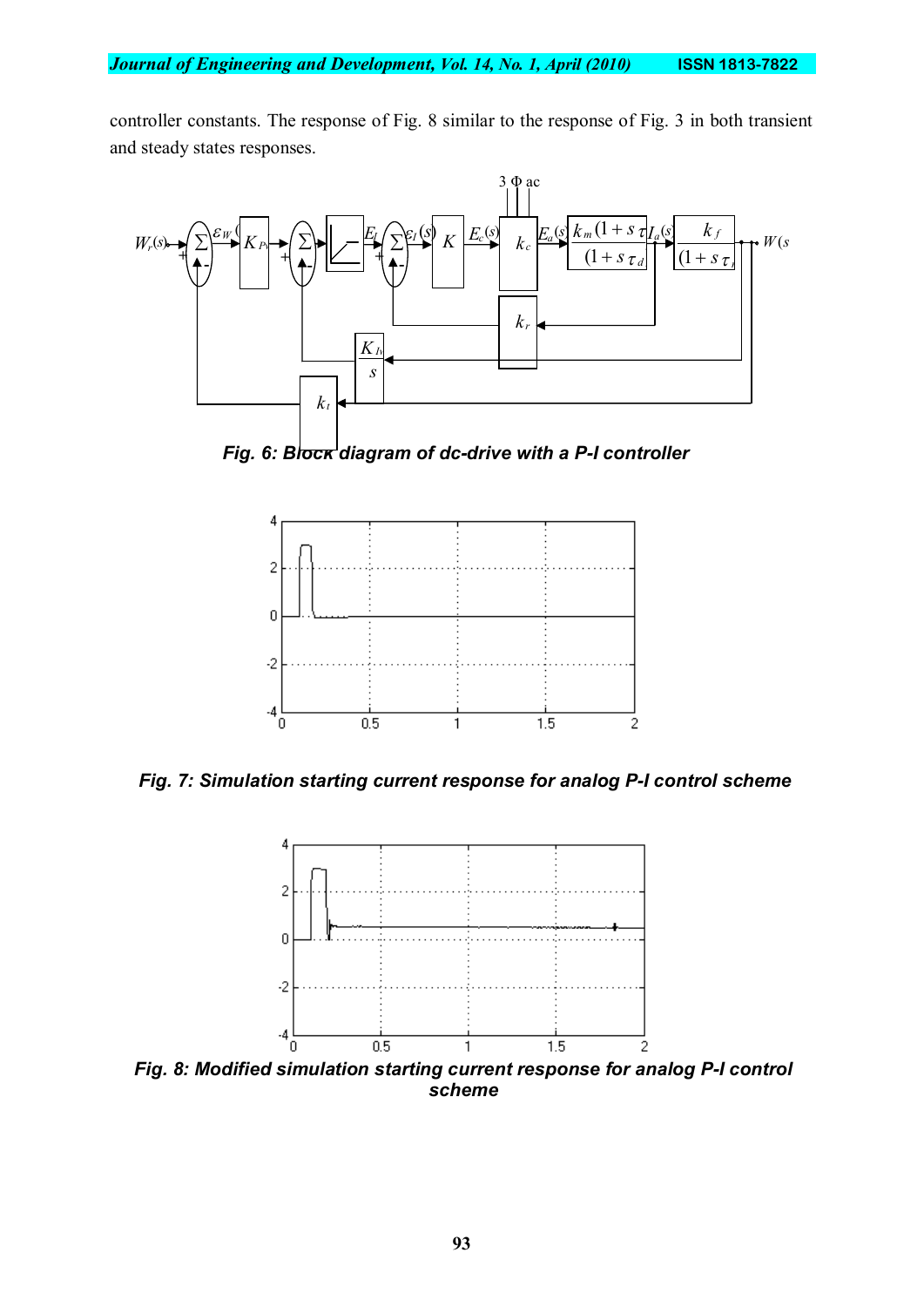It's clear from the previous discussions that the dc-drive with an I-P control scheme is better than the other two schemes. The I-P control scheme prevents the armature current overshoot as well as has the advantages of PI-control scheme.

#### **3.2 Digital Control**

The advantages of replacing hardware circuits by microcontroller (is a single-chip computer means that the entire computer system lies within the confines of the integrated circuit chip [11]) controllers for a variable speed drive are reducing the size, cost of the hardwired electronics, and having more precise, stable and easy to maintain dc-motor drives. Since microprocessor based control schemes have the advantage of flexibility, higher reliability, and lower cost, but the demanding control requirements of modern power conditioning systems will overload most of the general purpose microprocessors and the computing speed of microprocessor limits the use of microprocessor in complex algorithms [12, 13].

The role of microprocessor in the digital control scheme may be either to replace the logic circuits that control the SCR firing angle or it performs the control law computations [14] and in addition command control signals. The microprocessor-based digital controllers are more convenient than continuous-time controllers. Where the control scheme is implemented in software, it becomes a mathematical operation. The delay time of the system can be neglected if the software program is kept small and if a fast microprocessor is used. Therefore the starting current overshoot can be avoided in digital PI-control scheme. Fig. 9 shows the starting current of dc-motor for different control schemes by using digital control technique.



*Fig. 9: Simulation starting current response for digital different control schemes (a) PI- control scheme (b) I-P control scheme (c) P-I control scheme*

## **4 Speed Responses 4.1 Analog Control**

The closed-loop transfer function of dc-drive with a PI-control scheme is derived as follows: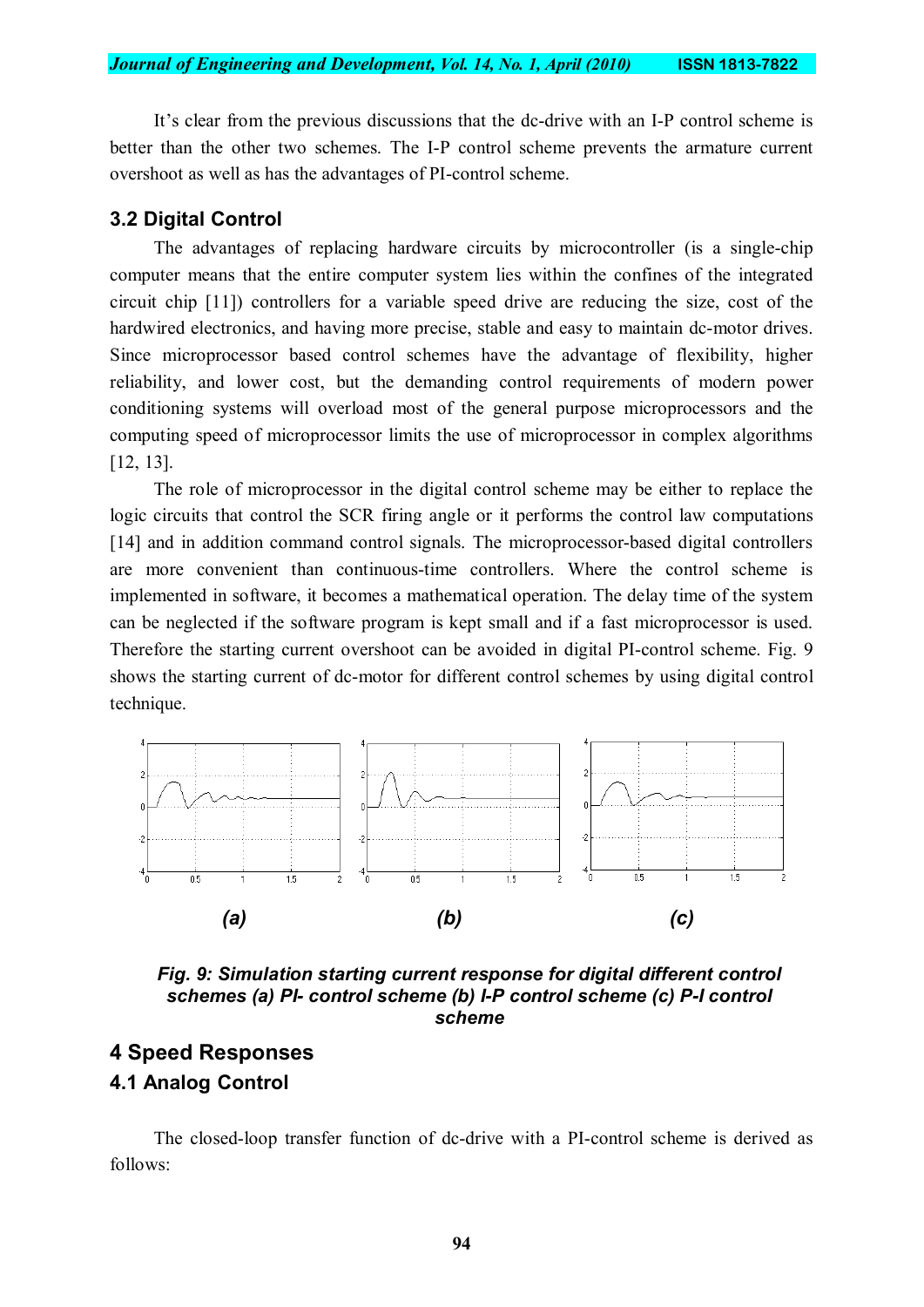$$
\frac{W(s)}{W_r(s)} = \frac{(K_{Pw} + \frac{K_{Iw}}{s})(K_{Pi})(k_c)(\frac{k_d}{1+s\tau_d})}{1 + (K_{Pi})(k_c)(k_r)(\frac{k_m(1+s\tau_m)}{1+s\tau_d}) + (K_{Pw} + \frac{K_{Iw}}{s})(K_{Pi})(k_c)(k_t)(\frac{k_d}{1+s\tau_d})}
$$
\n
$$
= \frac{(K_{Iw} + K_{Pw}S)K_{Pi}k_c k_d}{(\tau_d + \tau_m K_{Pi}k_c k_r k_m)s^2 + (1 + K_{Pi}k_c k_r k_m + K_{Pi}k_c k_d k_{Pw})s + K_{Pi}k_c k_d k_t K_{Iw}}
$$
\n
$$
= \frac{AK_{Iw} + AK_{Pw}s}{k_1s^2 + k_2s + k_3}
$$
\n(11)

Where;

=

$$
A = K_{Pi} k_c k_d
$$
  
\n
$$
k_1 = \tau_d + \tau_m K_{Pi} k_c k_r k_m
$$
  
\n
$$
k_2 = 1 + K_{Pi} k_c k_r k_m + K_{Pi} k_c k_d k_{Pw}
$$
  
\n
$$
k_3 = K_{Pi} k_c k_d k_t K_{Iw}
$$

Eq (11) shows that the PI-controller introduces a zero and, therefore, an overshoot in the speed response is expected for a step change in the speed reference. This is undesirable effect of the PI-control scheme. Fig. 10 shows the simulation speed response to a step change in the reference speed (120 rad/sec) of a dc-drive with a PI-control scheme.



The closed-loop transfer function of dc-drive with an I-P control scheme is derived as follows:

$$
\frac{W(s)}{W_r(s)} = \frac{(\frac{K_{Iw}}{s})(K_{Pi})(k_c)(\frac{k_d}{1+s\tau_d})}{1+(K_{Pi})(k_c)(k_r)(\frac{k_m(1+s\tau_m)}{1+s\tau_d})+(K_{Pw})(K_{Pi})(k_c)(\frac{k_d}{1+s\tau_d})+(k_t)(K_{Pi})(k_c)(\frac{K_{Iw}}{s})(\frac{k_d}{1+s\tau_d})}
$$

$$
=\frac{K_{Iw}K_{Pi}k_{c}k_{d}}{(\tau_{d}+\tau_{m}K_{Pi}k_{c}k_{r}k_{m})s^{2}+(1+K_{Pi}k_{c}k_{r}k_{m}+K_{Pi}k_{c}k_{d}k_{Pw})s+K_{Pi}k_{c}k_{d}k_{t}K_{Iw}}
$$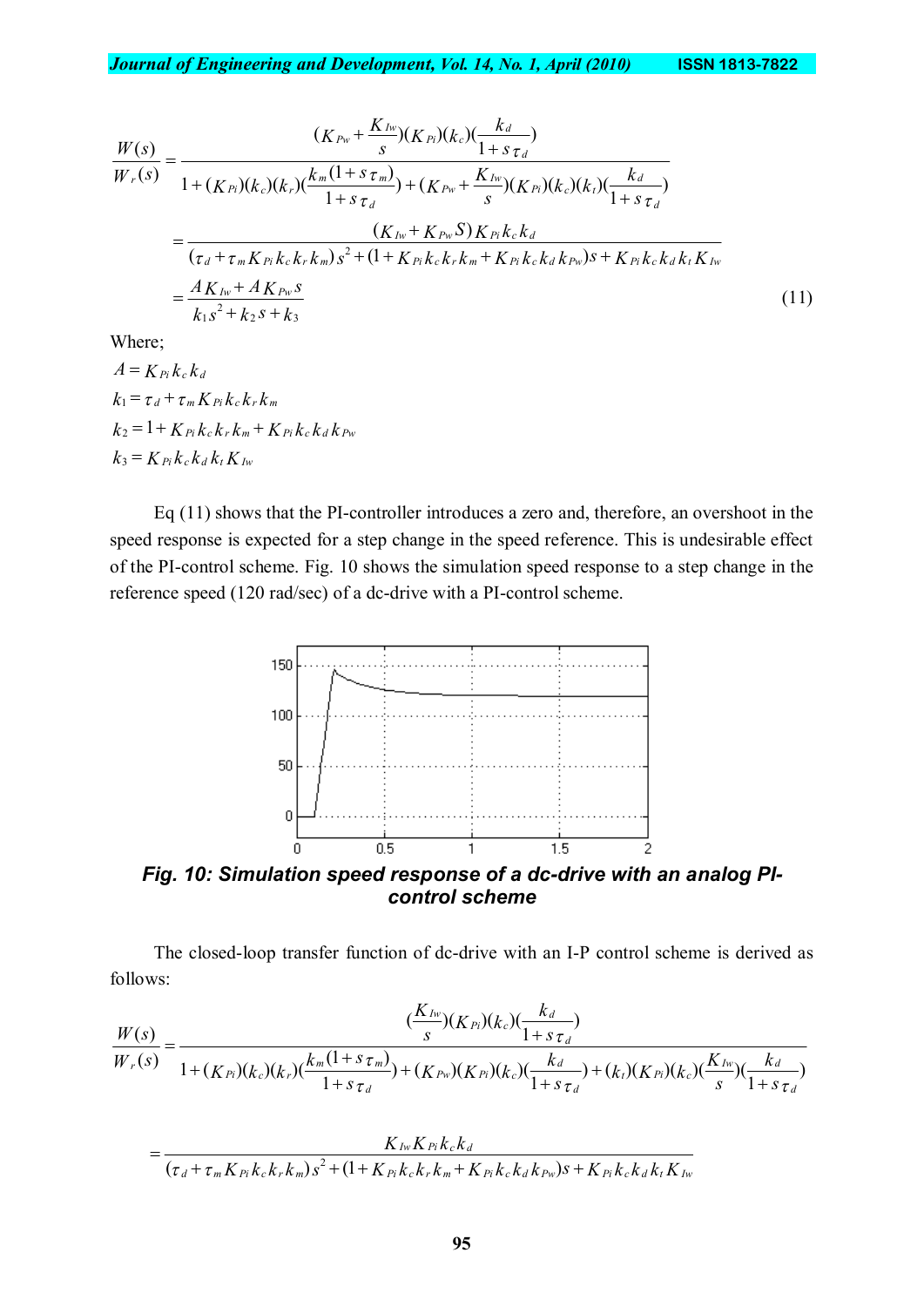$$
=\frac{AK_{Iw}}{k_1s^2+k_2s+k_3}
$$
 (12)

By comparing eq (11) and eq (12), it can be seen that, the characteristic equations are the same; but the zero introduced by the PI-controller is absence in the I-P controller. Therefore we expect the overshoot in the speed response of dc-motor with I-P control scheme is small. Fig. 11 shows the simulation speed response to a step changes in the reference speed of a dc-drive with an I-P control scheme.



*Fig. 11: Simulation speed response of a dc-drive with an analog I-P control scheme*

The closed-loop transfer function of dc-drive with a P-I control scheme is derived as follows:

$$
\frac{W(s)}{W_r(s)} = \frac{(K_{Pw})(K_{Pi})(k_c)(\frac{k_d}{1+s\tau_d})}{1 + (K_{Pi})(k_c)(k_r)(\frac{k_m(1+s\tau_m)}{1+s\tau_d}) + (K_{Pi})(k_c)(\frac{K_{Iw}}{s})(\frac{k_d}{1+s\tau_d}) + (K_{Pw})(k_t)(K_{Pi})(k_c)(\frac{k_d}{1+s\tau_d})}
$$
\n
$$
= \frac{K_{Pw}K_{Pi}k_ck_d}{(\tau_d + \tau_m K_{Pi}k_c k_r k_m)s^2 + (1 + K_{Pi}k_c k_r k_m + k_t K_{Pi}k_c k_d k_{Pw})s + K_{Pi}k_c k_d K_{Iw}}
$$
\n
$$
= \frac{AK_{Pw}}{k_1s^2 + k_9s + k_{10}}
$$
\n(13)

The characteristic equation of a dc-drive with a P-I control scheme is different comparing with a PI-and I-P control schemes. Therefore the speed response of a P-I control scheme to a step change of reference speed is different. The speed response to a step change in the reference speed for a dc-drive with a P-I control scheme is shown in Fig. 12, where the values of the speed controller constants ( $K_{Pw}$  and  $K_{Iw}$ ) are the same used in the previous control schemes (PI- and I-P control schemes). By changing the values of speed controller constants, the speed response can be modified to get response better than previous speed response (Fig. 12) as shown in Fig. 13. The steady-state error of the speed response is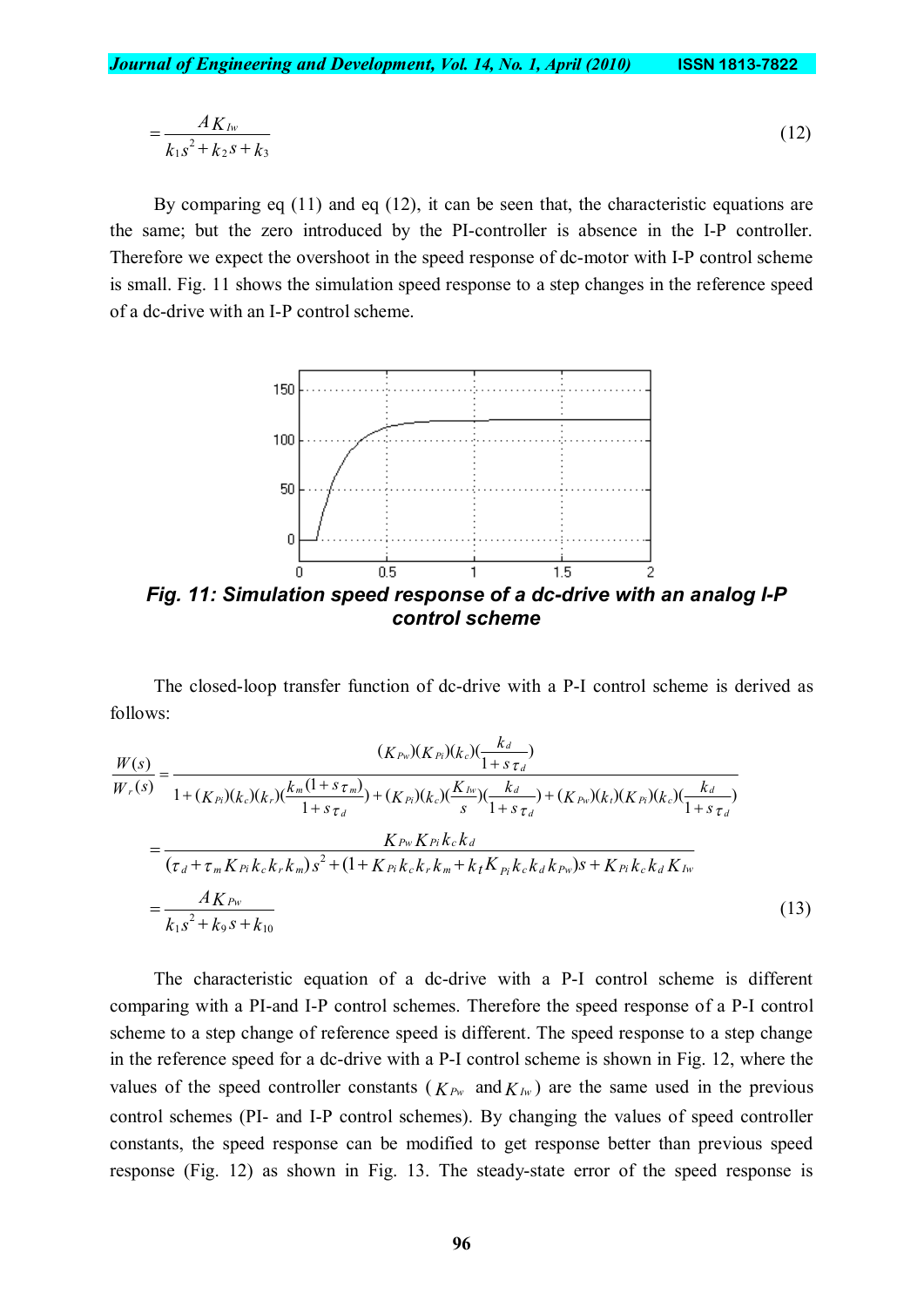increased further and further because the feedback value (integral part of the speed controller) that subtracted from the speed error is increased further and further (see Fig. 13). However the speed response of P-I control scheme is bad, therefore the P-I control scheme is undesirable control scheme.



*Fig. 12: Simulation speed response of a dc-drive with an analog P-I control scheme*



*Fig. 13: Modified simulation speed response of a dc-drive with an analog P-I control scheme*

## **4.2 Digital Control**

The dc-drive with different control schemes by using digital control technique is discussed in this section. The pulse transfer function of a dc-drive with a PI-control scheme is:

$$
\frac{W(z)}{W_r(z)} = \frac{K_{Pi}k_c G_c(z)G_1G_2(z)}{1 + K_{Pi}k_c k_r G_1(z) + k_t K_{Pi}k_c G_c(z)G_1G_2(z)}
$$
  
Where;  $G_c(s) = K_{Pw} + \frac{K_{Iw}}{s}$   

$$
G_1(s) = \frac{k_m(1 + s_{\tau_m})}{1 + s_{\tau_d}}
$$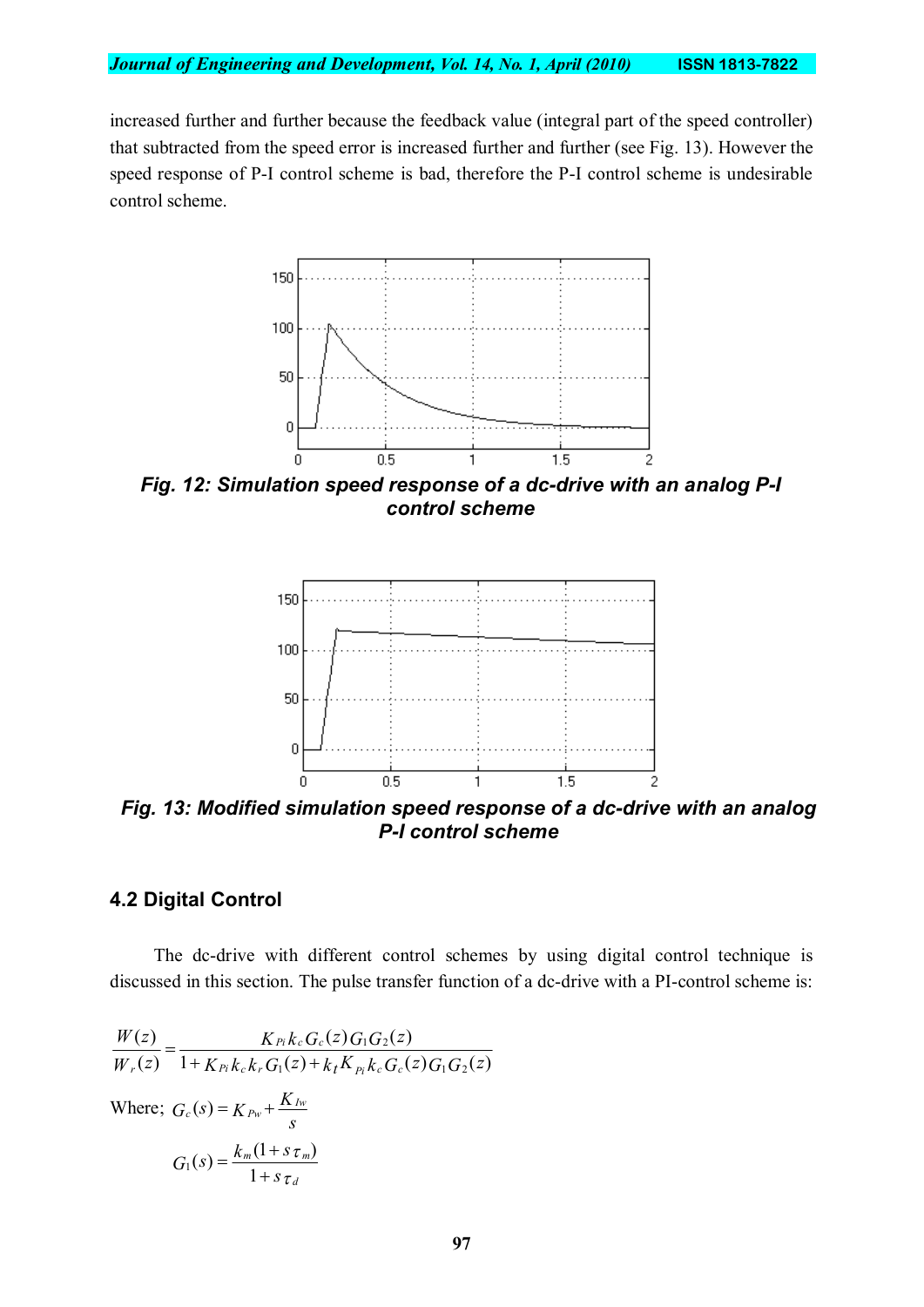$$
G_2(s) = \frac{k_f}{1 + s \tau_m}
$$

Since  $G_c(z) = K_{Pw} + \frac{z}{z-1}K$  $G_c(z) = K_{Pw} + \frac{z}{z-1} K_{Iw}$ -  $= K_{Pw} +$  $= K_{Pw} + G_{Iw}(z)$ 

Then we can rewrite the previous pulse transfer function as follows:

$$
\frac{W(z)}{W_r(z)} = \frac{(K_{Pi}k_cG_{Iw}(z) + K_{Pw}K_{Pi}k_c)G_1G_2(z)}{1 + K_{Pi}k_ck_rG_1(z) + k_tK_{Pi}k_cG_c(z)G_1G_2(z)}
$$
\n(14)

While the pulse transfer function of a dc-drive with an I-P control scheme is;

$$
\frac{W(z)}{W_r(z)} = \frac{K_{Pi}k_c G_{Iw}(z)G_1G_2(z)}{1 + K_{Pi}k_c k_r G_1(z) + K_{Pw} K_{Pi}k_c G_1G_2(z) + k_t K_{Pi}k_c G_{Iw}(z)G_1G_2(z)}
$$
(15)

By comparing eq (14) and (15), the denominator of the two equations approximately equivalent but the numerator term  $K_{Pw} K_{Pi} k_c G_1 G_2(z)$ , in eq (14) is not present in eq (15). Therefore the overshoot in the speed response to a step change in the reference speed for dcdrive with an I-P control scheme is expected small than with a PI-control scheme. Fig. 14 shows the speed response to a step change in the reference speed of a digital dc-drive with both PI- and I-P control schemes.



*Fig. 14: Simulation speed response for a digital dc-drive (a) PI- control scheme (b) I-P control scheme (c) P-I control scheme*

The pulse transfer function with a P-I control scheme

 $1+K_{Pi}k_{c}k_{r}G_{1}(z)+K_{Pi}k_{c}G_{lw}(z)G_{1}G_{2}(z)+K_{Pw}k_{t}K_{pi}k_{c}G_{1}G_{2}(z)$  $(z)$  $(z)$  $(z)$  $_1$ (4)  $\top$   $\Lambda$  Pi Kc  $\mathrm{U}_{I\mathrm{W}}$ (4)  $\mathrm{U}_1$ (J2(4)  $\top$   $\Lambda$  Pw K t  $\Lambda$   $_{Pl}$  Kc (J1(J2  $1$ **U**<sub>2</sub>  $K_{Pi}k_{c}k_{r}G_{1}(z)$  +  $K_{Pi}k_{c}G_{Iw}(z)G_{1}G_{2}(z)$  +  $K_{Pw}k_{t}K_{Pi}k_{c}G_{1}G_{2}(z)$  $K$   $P_i$   $K$   $P_w$   $G_1$   $G_2$   $(z$  $W_r(z)$  $W(z)$  $P_i$   $K_c$   $K_r$   $G_1$ ( $\geq$ )  $\pm$   $K$   $P_i$   $K_c$   $G_{Iw}$ ( $\geq$ )  $G_1$  $G_2$ ( $\geq$ )  $\pm$   $K$   $P_w$  $K_t$  $\Lambda$   $_{Pl}$  $K_c$ *Pi c Pw*  $F_r(z)$   $1 + K_{Pi} k_c k_r G_1(z) + K_{Pi} k_c G_{Iw}(z) G_1 G_2(z) + K_{Pw} k_t$ =

The speed response with a digital modified P-I control scheme is similar to that with an analog P-I control scheme (Fig. 13).

It is possible to neglect the overshoot that appears in the speed response of dc-drive with PI-control scheme, as shown in Fig. 15a, but the response to load disturbances with such PIcontrol scheme design becomes very slow as shown in Fig. 15b.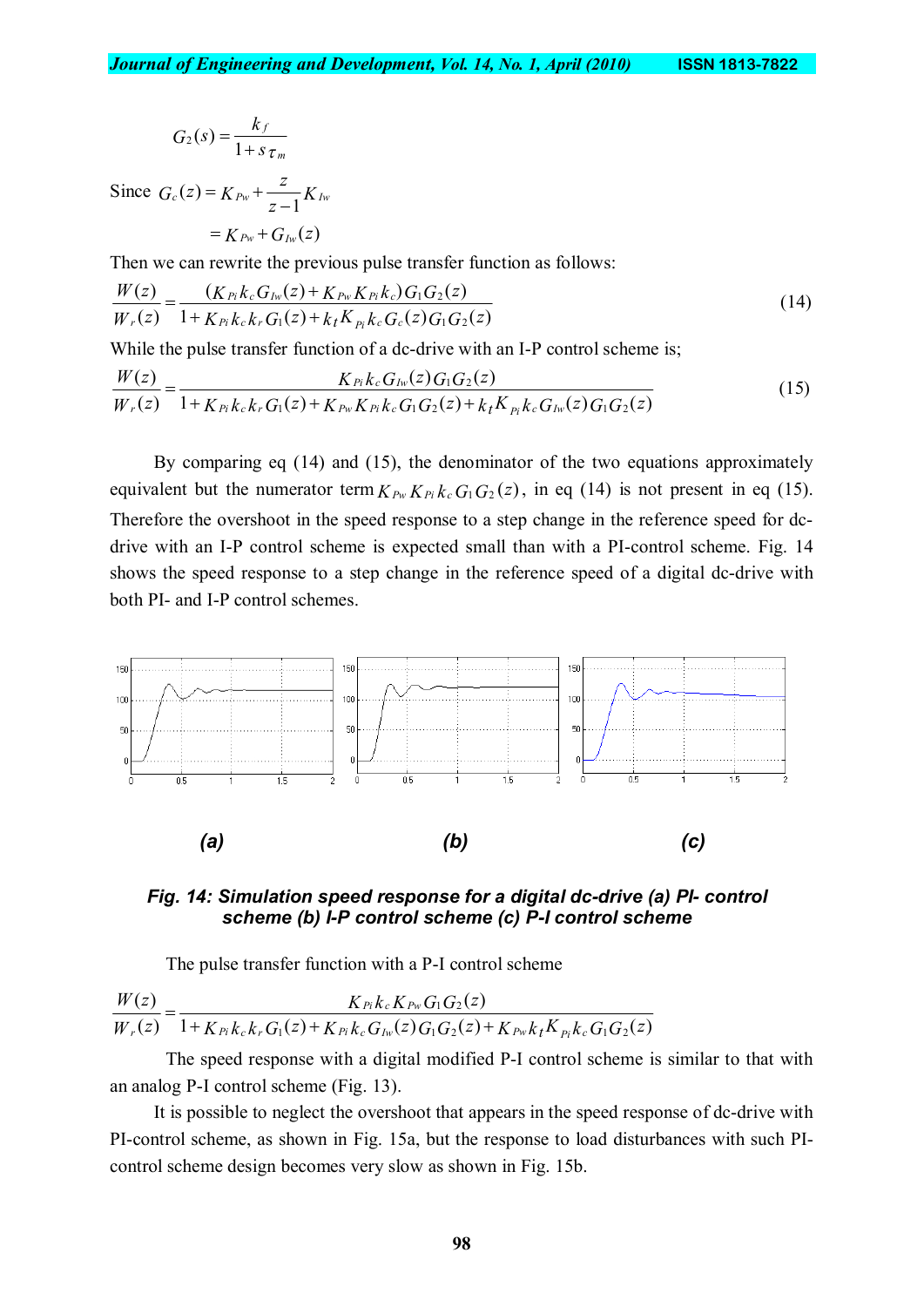

*Fig. 15: Simulation speed response for dc-drive with PI- control scheme (a) without load (b) with load disturbance*

#### **5. Speed response to a step change in Load Torque**

If a load torque is applied to the motor, a dynamic speed variation will occur in the SCR-driven dc-motor due to the load torque disturbances. One of the important properties of variable speed drives applications that the systems respond quickly to a load disturbances and recovery the speed response to a steady speed [15]. The closed-loop transfer function between the speed  $W(s)$  and the load torque  $T<sub>L</sub>(s)$  for PI-control scheme is:

$$
\frac{W(s)}{T_L(s)} = \frac{-R_a s}{\tau_m (R_a + K_{p_i} k_c k_r) s^2 + ((k_a \phi)^2 + \beta K_{p_i} k_c k_r + \beta R_a + k_t K_{p_i} k_c k_{Pw} k_a \phi) s + K_{p_i} k_c k_t K_{Iw} k_a \phi}
$$
\n
$$
= \frac{-k_4 s}{k_1 s^2 + k_2 s + k_3} \tag{16}
$$

Where  $k_1, k_2$ , and  $k_3$  are defined in the previous sections. While  $k_4$  is equal to armature resistance  $(R_a)$ .

When the I-P control scheme is used in the dc-drive, the closed-loop transfer function with load disturbance becomes;

$$
\frac{W(s)}{T_L(s)} = \frac{-R_a s}{\tau_m \beta (R_a + K_{p_i} k_c k_r) s^2 + ((k_a \phi)^2 + \beta K_{p_i} k_c k_r + \beta R_a + K_{p_i} k_c k_{p_w} k_a \phi) s + K_{p_i} k_c k_t K_{lw} k_a \phi}
$$
\n
$$
= \frac{-k_4 s}{k_1 s^2 + k_5 s + k_3} \tag{17}
$$

The characteristic equation of both PI- and I-P control schemes approximately are equivalent. Therefore the speed responses due to load disturbance are the same for both schemes as shown in Fig. 16. The negative sign in eq (16) and (17) indicates that a drop in speed response for a step increase in load torque.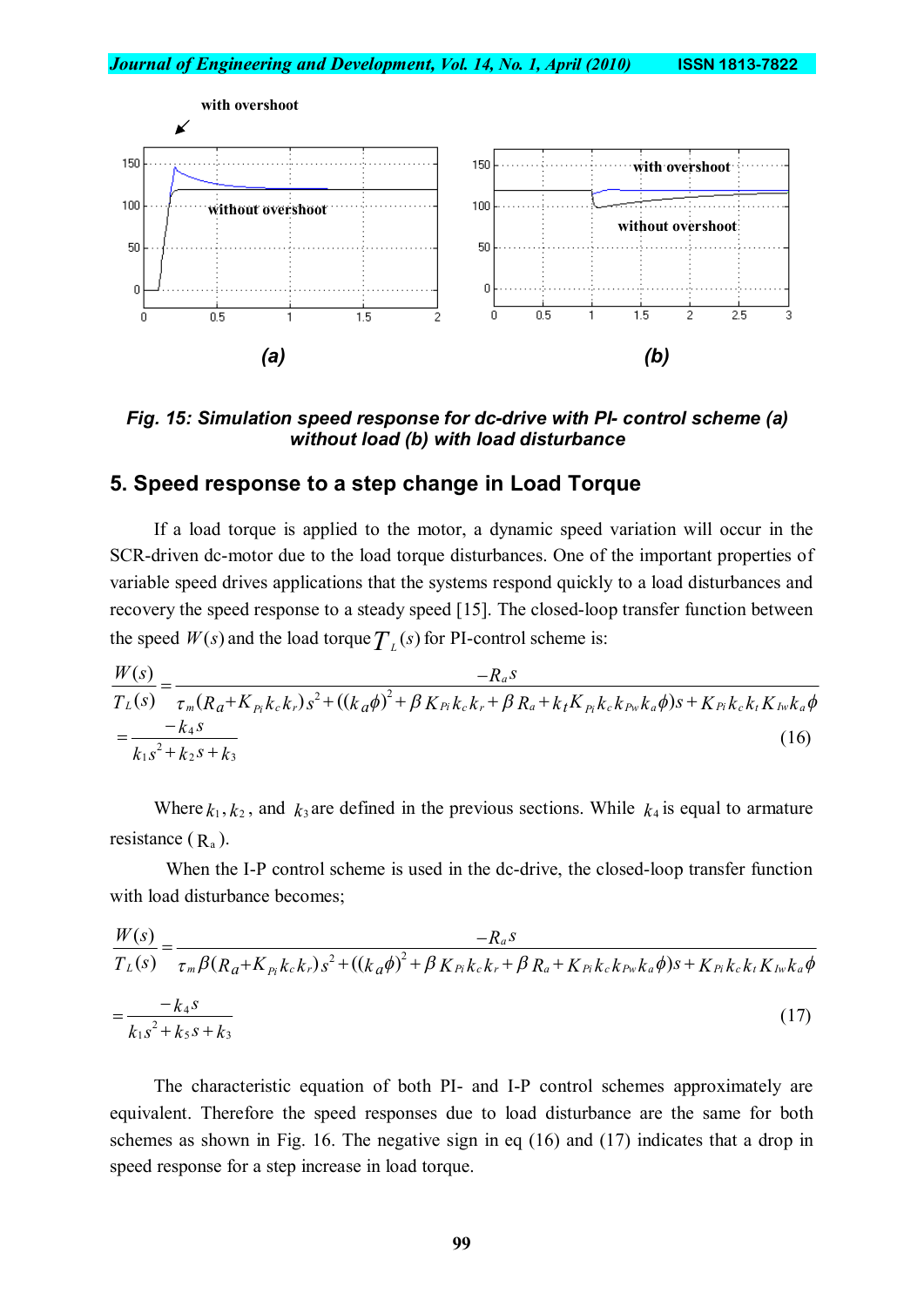

*Fig. 16: Simulation speed response to a load disturbance for analog PI- and I-P control schemes***.**

## **6. Sensitivity of Speed Response to Integral-Controller Gain**

The sensitivity to any changes in the controller gains is different for both PI- and I-P control schemes. Fig. 17 and Fig. 18 are showing the speed responses for a step change in speed reference, for both PI- and I-P control schemes with different controller gains. When the controller gain  $K_{Iw}$  is changed, it's clear from figures, the I-P control scheme tends to be more sensitive than PI-control scheme.



*Fig. 17: Simulation speed response to a step change in reference speed for* analog PI- control scheme with  $K_{Pw}$  constant and varying  $K_{Iw}$ 



*Fig. 18: Simulation speed response to a step change in reference speed for* analog *I-P control scheme with*  $K_{Pw}$  constant and varying  $K_{Iw}$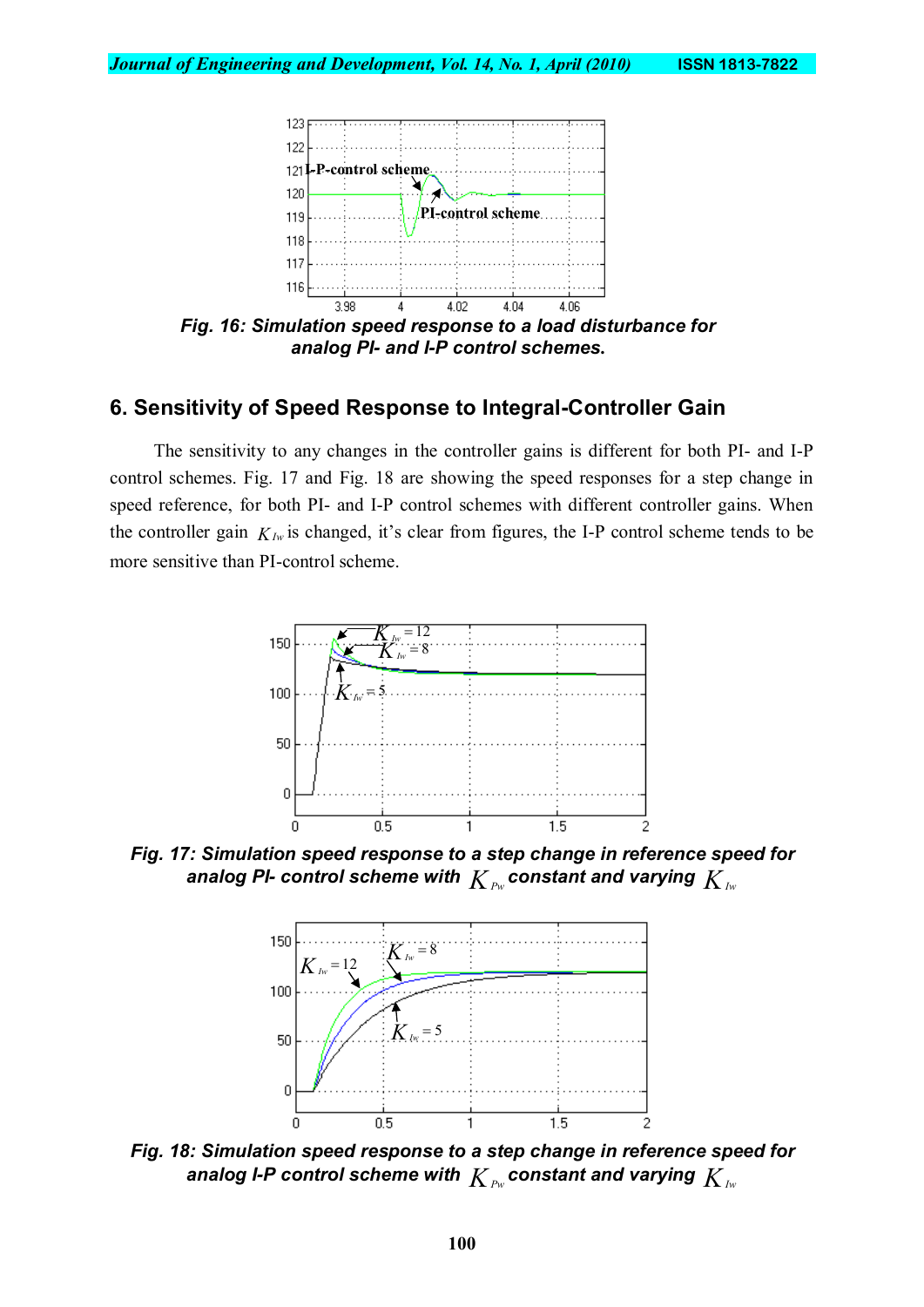In PI-control scheme, when the controller gain  $K_{Iw}$  increased; the overshoot increased, the rise time approximately the same, and the steady-state error decreases. While in I-P control scheme; the rise time and steady-state error are decreased, and the overshoot is increased slightly when the controller gain  $K_{Iw}$  increased. The above discussion is demonstrated in the following table.

|                    | PI-control scheme | I-P control scheme |
|--------------------|-------------------|--------------------|
|                    | $K_{Iw}$          | $K_{Iw}$           |
| Overshoot $\%$     |                   |                    |
| Rise time          |                   |                    |
| Steady-state error |                   |                    |

## *Table 1: Effective of integral controller gain on the transient and steady state responses*

## **7. Conclusion**

This paper brings out that I-P control scheme has some definite advantages over PIcontrol scheme. The good features of PI-control scheme is retained in the I-P control scheme, such as zero steady-state error. The overshoot problem in the current response to a step change in the reference speed in PI-control scheme is eliminated in the I-P control scheme. This elimination of overshoot is usefulness in the applications that required frequent stopping and starting and also for the protection of semiconductor devices in the power converters. The digital control based-microprocessor is more reliable, flexible, immune to noise, and easy to implement the complex control scheme.

The speed response to a step change in the reference speed that gets by using P-I control scheme is very bad, therefore the P-I control scheme is not useful. In the last this paper reveals that the I-P control scheme may be useful for implementation in highperformance or precision-drive application.